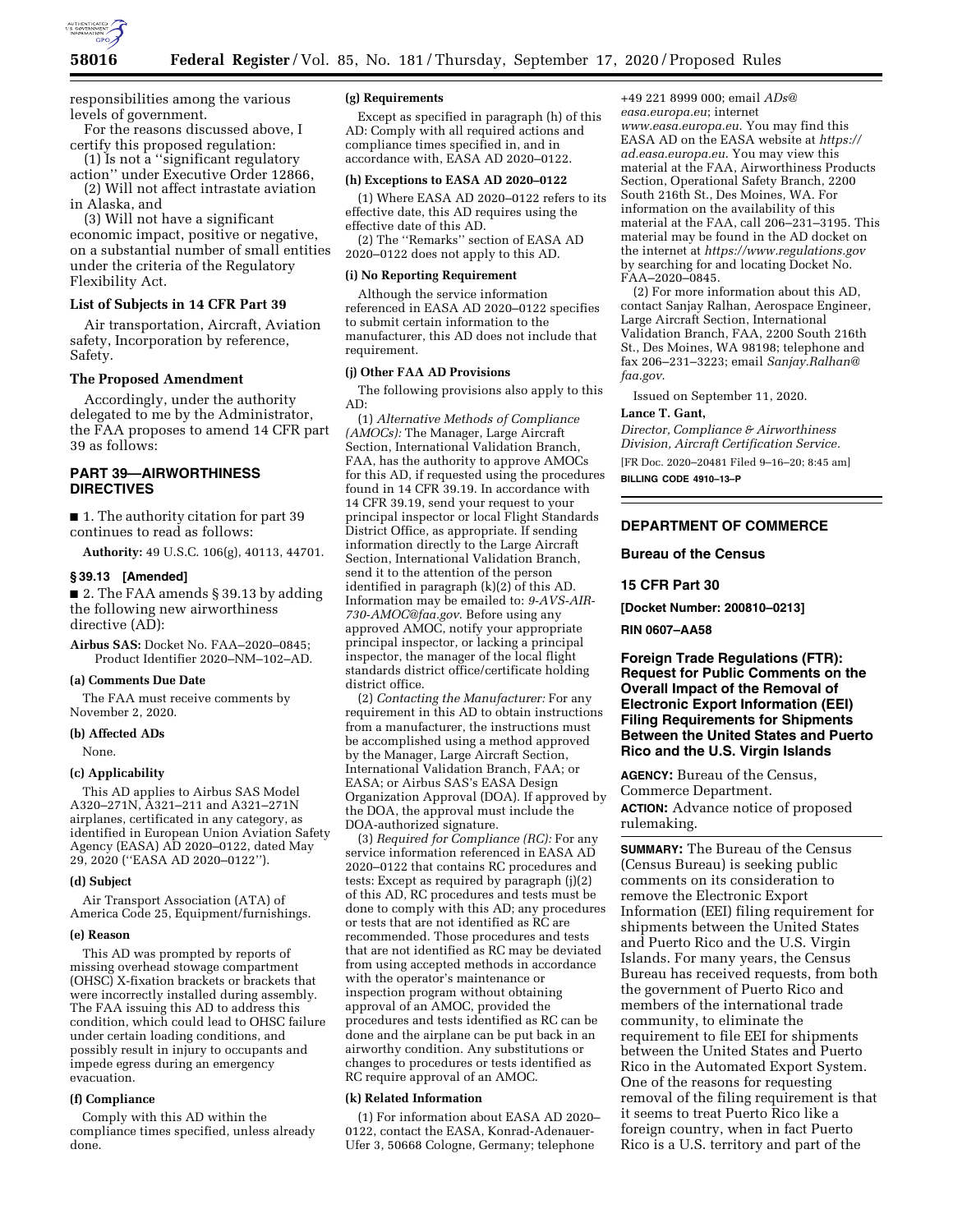U.S. customs area. Arguments have also been made that the requirement imposes a burden on what should be treated as interstate commerce, discourages manufacturers in the 50 states to ship to Puerto Rico, and impedes economic development on the island. However, removal of the filing requirement could impact the quality and availability of key federal statistics. The Census Bureau is requesting information to assess potential impacts of a regulatory change in the filing requirements and to identify stakeholder priorities for data quality and availability.

**DATES:** Written comments must be received on or before November 16, 2020.

**ADDRESSES:** You may submit comments by any of the following methods:

• *Federal eRulemaking Portal: [http://](http://www.regulations.gov)  [www.regulations.gov.](http://www.regulations.gov)* The identification number for this rulemaking is identified by RIN number 0607–AA58; or

• By email directly to

*[gtmd.ftrnotices@census.gov.](mailto:gtmd.ftrnotices@census.gov)* Include RIN number 0607–AA58 in the subject line.

All comments received are part of the public record. No comments will be posted to *<http://www.regulations.gov>*for public viewing until after the comment period has closed. Comments will generally be posted without change. All Personally Identifiable Information (for example, name and address) voluntarily submitted by the commenter may be publicly accessible. Do not submit confidential business information or otherwise sensitive or protected information.

**FOR FURTHER INFORMATION CONTACT:** Lisa E. Donaldson, Division Chief, Economic Management Division, Census Bureau, 4600 Silver Hill Road, Room 6K064, Washington, DC 20233–6010, by phone (301) 763–7296, by fax (301) 763–8835, or by email *[lisa.e.donaldson@](mailto:lisa.e.donaldson@census.gov) [census.gov.](mailto:lisa.e.donaldson@census.gov)* 

## **SUPPLEMENTARY INFORMATION:**

#### **Background**

The Census Bureau is responsible for collecting, compiling, and publishing export trade statistics for the United States under the provisions of Title 13, United States Code (U.S.C.), Chapter 9, Section 301. For these statistics, the Census Bureau uses data from the Electronic Export Information (EEI) filings in the Automated Export System. Trade between the United States and its territories is considered domestic and therefore statistics on such trade are not tabulated as a part of the Census Bureau foreign trade statistics. Collecting and compiling trade statistics between the

United States, Puerto Rico, and other territories is, however, part of the Census Bureau's monthly processing of EEI. Ultimately, these statistics are published in the FT–895 report, ''U.S. Trade with Puerto Rico and U.S. Possessions.'' This annual report presents total quantity and value of commodities shipped between the United States, Puerto Rico, and U.S. possessions, including the U.S. Virgin Islands.

Data on trade between the United States and its territories is used by other government agencies and private organizations. For example, the Bureau of Economic Analysis (BEA), within the U.S. Department of Commerce, uses the data to compile the U.S. Gross Domestic Product (GDP), one of the most anticipated economic indicators and the primary measure of the nation's economy. The BEA also uses the data in its initiative to estimate Puerto Rico GDP statistics, which are anticipated in 2020. Given the magnitude of Puerto Rico trade with states, estimates of Puerto Rico GDP would be significantly compromised without the trade data from the filings. The Puerto Rico Planning Board, tasked with overseeing and promoting development in Puerto Rico, uses the trade statistics to produce statistical reports for the Puerto Rican government and businesses to make sound policy and business decisions, respectively.

Although eliminating the mandatory requirement to file EEI for shipments between the United States and Puerto Rico would remove an additional step in the shipping process, there would be other implications associated with this change. For example, the loss of data involving petroleum trade between the United States and Puerto Rico is a concern for the Department of Energy. There is currently no other source of information or method for tracking trade flows of oil and other energy-related commodities between the United States and Puerto Rico. The U.S. statistical system does not measure state-to-state imports and exports, only trade between states and the rest of the world.

There is no alternative data source to collect this information because Puerto Rico is not included in many other Census Bureau economic surveys. The Census Bureau is exploring options to include Puerto Rico in existing surveys to mitigate the significant loss of information about the economy of Puerto Rico that would result from eliminating the filing requirement. However, using other existing surveys to collect data on the economy of Puerto Rico would not result in the same data set that is currently available.

Through this notice, the Census Bureau is seeking public comments to assess the overall impact that the removal of the filing requirement for shipments between the United States and Puerto Rico would have on the availability and quality of statistical data, as well as on trade. The Census Bureau also welcomes comments on the potential impact of a similar filing requirement removal for shipments between the United States and the U.S. Virgin Islands.

## **Request for Comments**

The Census Bureau is seeking public comments in order to assess the possible impact on statistics, data users, and businesses of removal of the filing requirement, and to identify any other possible impacts. Considering the known positive and negative impacts of removing the filing requirement, below are questions to consider when providing feedback to this proposed rule. Any pertinent feedback not captured by these questions is also welcome.

1. What Census Bureau statistical data on shipments between the 50 states and Puerto Rico (*e.g.,* the FT–895 U.S. Trade with Puerto Rico and U.S. Possessions publications and digital datasets) are useful and how are they useful?

2. What information in the Census Bureau's statistical data on shipments between the 50 states and Puerto Rico is most relevant? What characteristics of data on trade for Puerto Rico are most relevant (*e.g.,* consistency and comparability, timeliness, monthly publication)?

3. The Congressional Task Force on Economic Growth in Puerto Rico requested an assessment of whether alternative datasets could be used, with or without modification, to achieve the same statistical objective of the current reporting requirement for Puerto Rico, while imposing a lesser burden on businesses. Are there additional or alternative datasets that you believe could be used for this assessment?

4. If the EEI reporting requirement were eliminated and replaced by an alternative data collection intended to reduce burden, which information should be considered essential for inclusion in that alternative collection?

5. Shipments from the 50 states to the U.S. Virgin Islands have a similar filing requirement that enables the Census Bureau to produce trade statistics for shipments from the 50 states to the U.S. Virgin Islands (also included in the FT– 895). Do you have any feedback on these statistical products, the information provided in them, and possible alternative datasets that would achieve